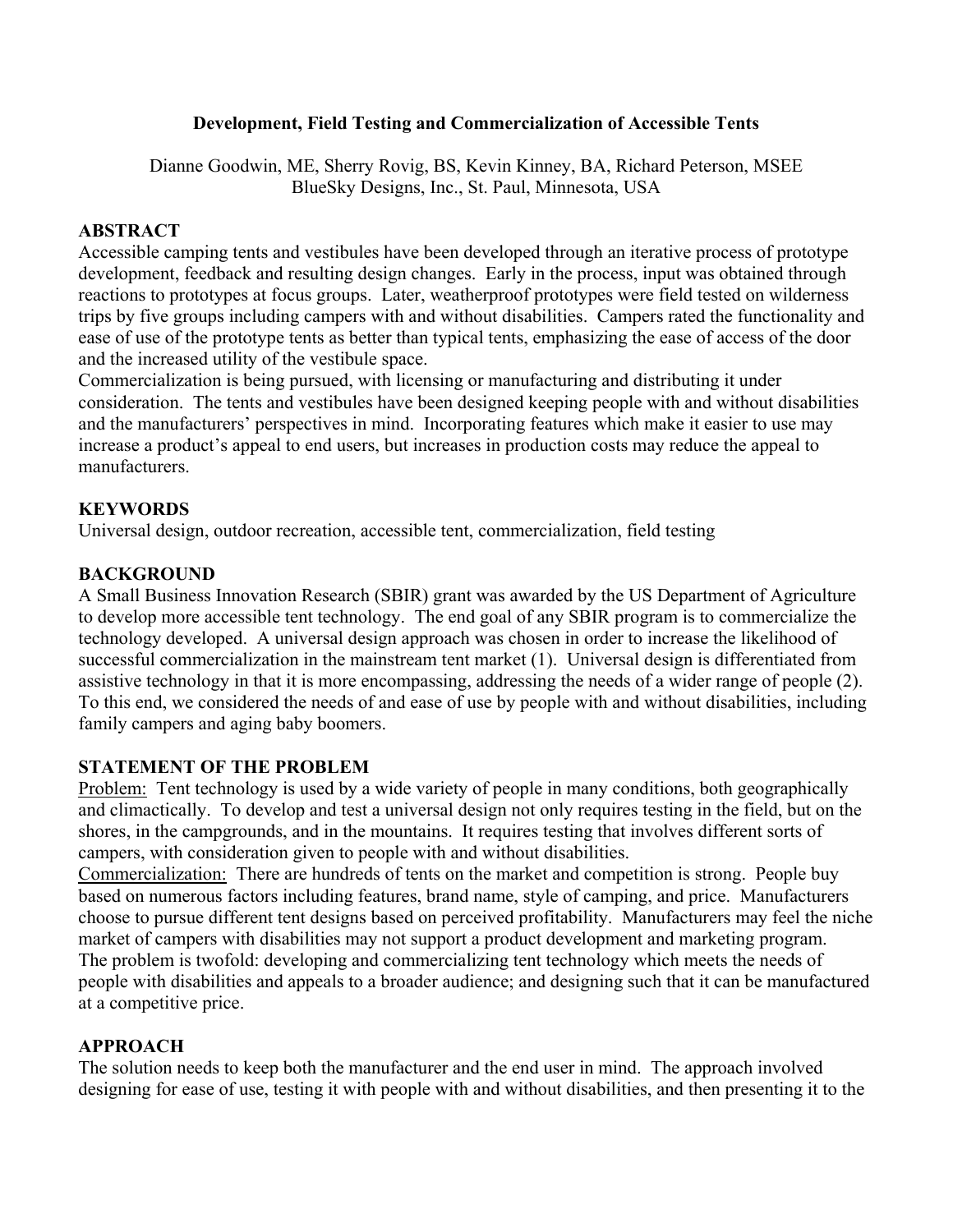manufacturers for their assessment of the manufacturability and the marketability.

## **Design**

Two different designs were developed and tested. The "Combo" is a tent which combines a sleeping area and usable vestibule area. It is easily accessed through a zipper-less door (see Photos 1 and 2). The Universal Vestibule, or UV, also has an accessible door. The UV is a structure which can be attached to 1-3 tents, to be used as a common entry, storage or gathering space (see Photo 3). It may also be used as a separate free-standing structure for storage, gathering or as a sleeping area (see Photo 4).



#### **Photo 1: Combo side view and sleeping area**

Photo of the side view of the combination vestibule/tent. Inside a person is lying on their back in the sleeping area.



#### **Photo 2: Combo entryway**

Photo of a person with a wheel chair opening the door to the combo and exposing the inside of the vestibule and the inner door to the sleeping area.



**Photo 3: Universal Vestibule, attached to tent**  Photo of the universal vestibule attached to a tent.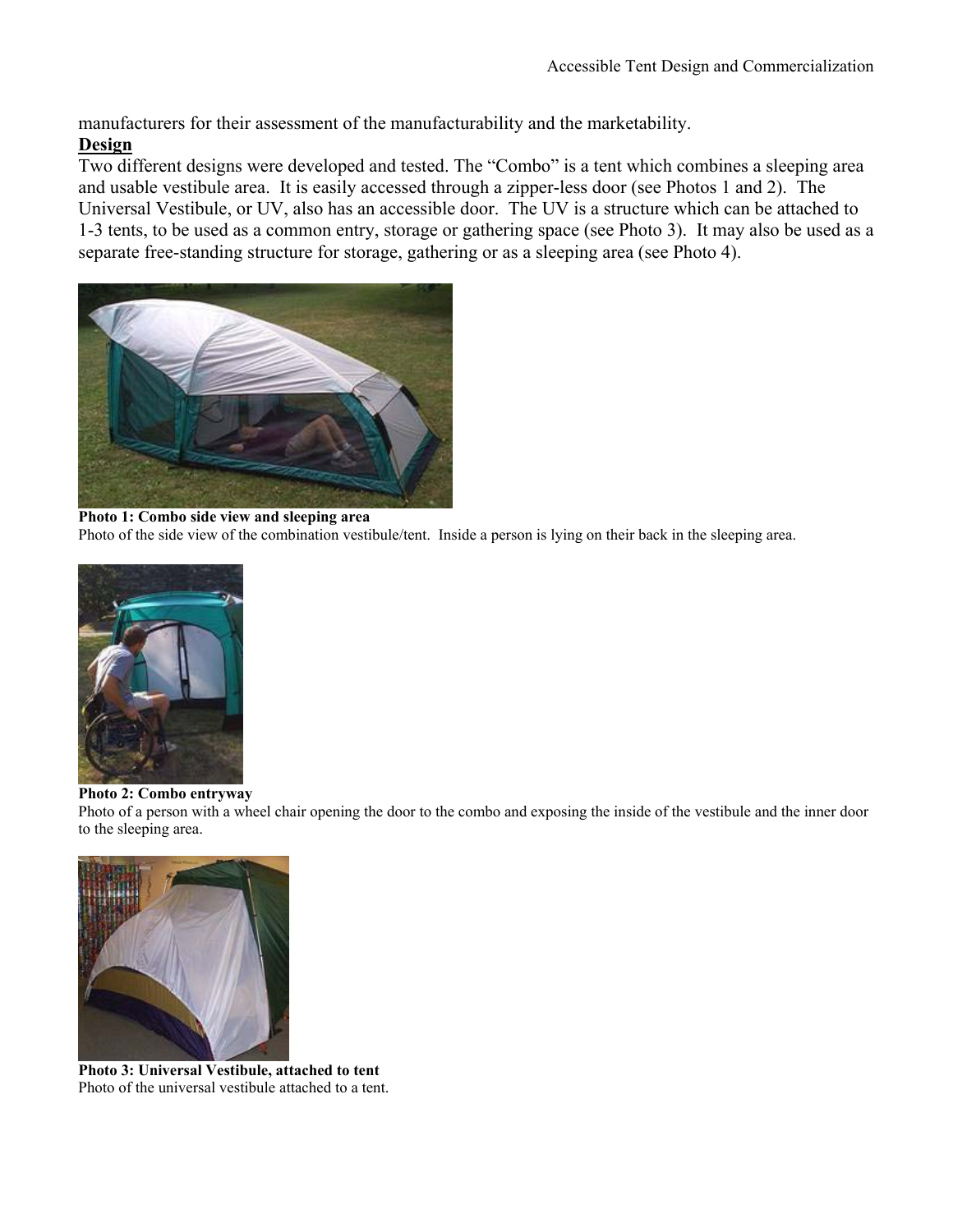

**Photo 4: UV, standalone structure**  Photo of the universal vestibule as a standalone structure. This one has a sliding door at the entrance.

The Combo prototype incorporates a zipper-less fan door at the entryway, requiring little physical effort and range of motion to open and close (see Photo 5). Six doors were developed in Phase 1. Due to its ease of use and space constraints, this door was chosen for incorporation into the Combo in Phase 2. The door is comprised of a fabric panel with 3 poles inserted into sleeves. The poles serve to stiffen the door and provide a folding mechanism when opening and closing the door. The assembled door, with the poles in the sleeves, is captured within an archway comprised of two parallel fabric panels. Two poles terminate at ground level, providing a pivot point for opening and closing the door. The range of motion required to open the door is approximately 16 inches of lateral movement and the effort required is minimal, as the weight is born by the poles at the ground. An optional latch requires some dexterity, but it may be operated by one hand and requires little strength.



**Photo 5: Fan door**  Photo of the fan door used as an entrance to the vestibule area of the combo.

The vestibule area of the Combo is floorless, but has adequate headroom for someone to sit inside, stand in (if you are short), and space for two people to sit. The sleeping area may be accessed either through the vestibule area or through windows on either side of the sleeping area. They unzip to allow a side transfer to a cot. The overall footprint is approximately 6 feet wide by 11.5 feet long, tapering to 5 feet wide at both ends of the structure.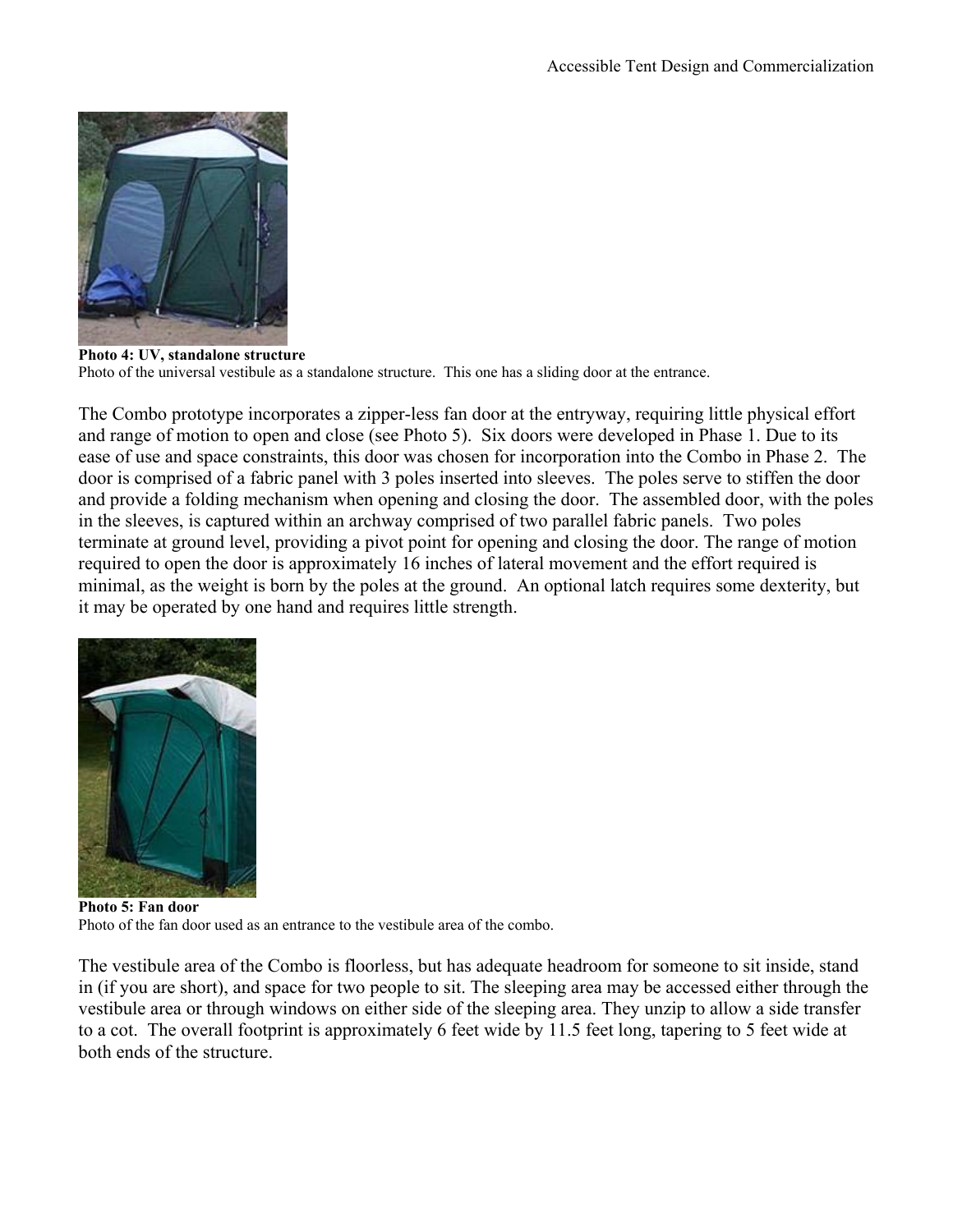The UV is square, measuring 6.5 feet per side. The peak head room is 6.5 feet at the center. On three sides, the side panels zip out and allow attachment of couplings which facilitate attachment to tents and vehicles. An optional floor can be attached if the UV is to be used for sleeping.

The door tested with the UV was a sliding door, sliding into a pocket created by two panels of fabric (see Photo 6). The door itself is a piece of fabric stiffened by two poles, similar to a kite in construction. Two other doors, the fan door and a swinging door were also tried on this structure.

Zipper pulls were modified with loops of vinyl tubing to provide an easy target for a finger or thumb and eliminate the need to pinch and pull to operate window and door closures.



**Photo 6: Sliding door**  Photo of a sliding door on the universal vestibule being closed by a man using a wheelchair.

## **Field testing**

Six trips were taken in four states with five different organizations. The trips were led by the collaborating organizations, and our staff was along to observe the use of the prototypes and assist individuals in completing evaluations as needed. Five trips were water-based, including a canoe trip, kayak, and two river raft trips. Additional evaluation sessions were held on land with access to staff or program participants. Altogether, 47 individuals completed evaluations, 18 of whom had disabilities. Many of the staff completing forms worked for organizations dedicated to providing inclusive wilderness trips.

## **Commercialization**

Two different paths to commercialization are being explored. One involves licensing the designs to existing manufacturers, and the other would be to produce and market it ourselves. The first option fits with our business model of developing and licensing products which follow universal design principles. In considering which manufacturers to approach, several factors were taken into consideration, including their market share, distribution channels, and target markets within the world of camping. Manufacturers with a focus on affordable, good quality recreational tents, with products appealing to group and family camping were targeted. We sought manufacturers with good visibility and a good reputation. The approach taken with manufacturers was to first discuss whether they consider designs from the outside. Once that was established, we signed nondisclosure documents and met with them, presenting fact sheets and pointing out the benefits our new tent designs offered to everyone. We shared our background and explained the universal design concept. Most manufacturers had never considered this market segment and were not immediately interested in an "accessible tent design". Some had been approached by individual consumers expressing a desire for a more accessible product.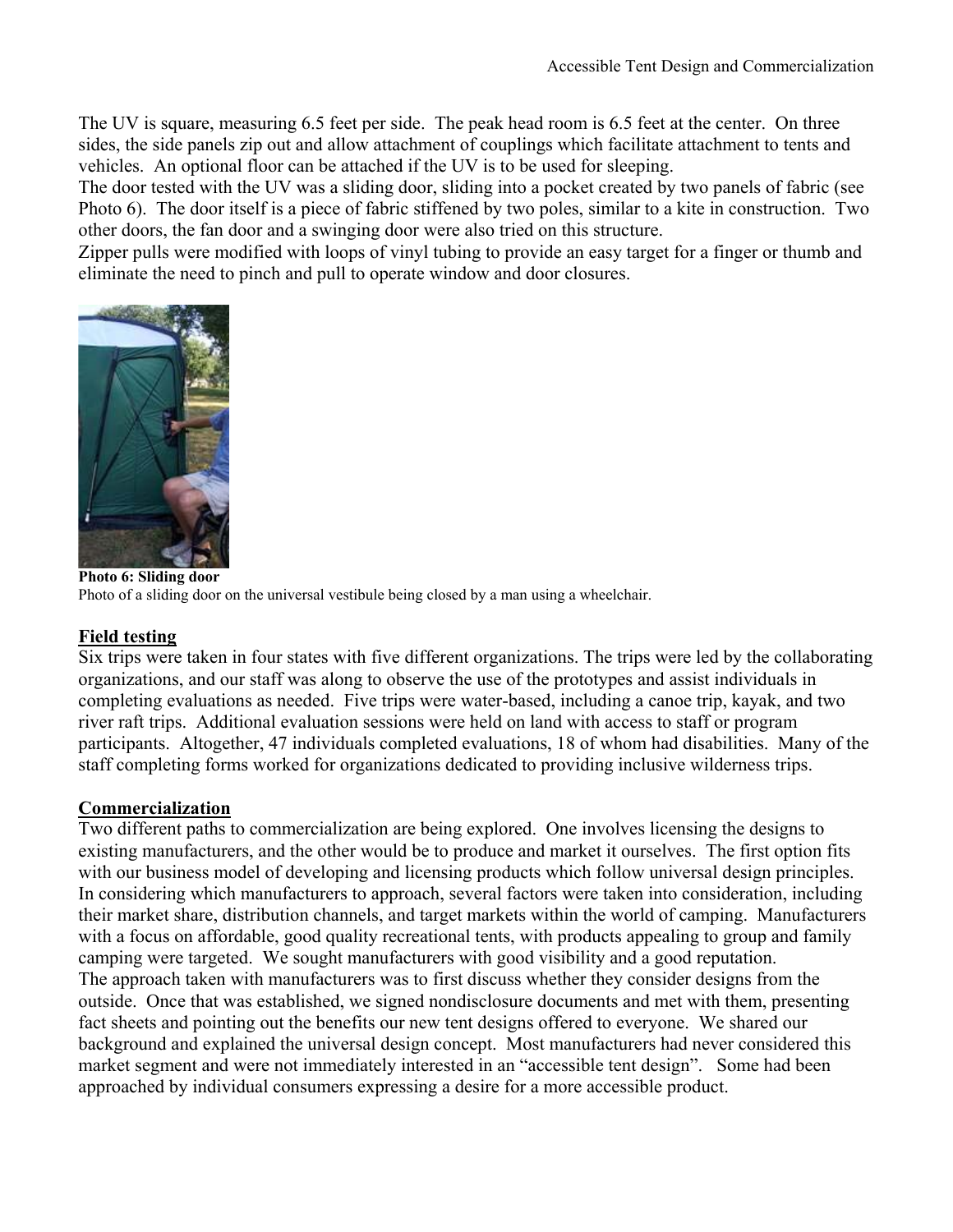# **EVALUATION**

Through the testing, we found the designs appealed to both people with and without disabilities because the easy access, improved setup and usable vestibule space increased the comfort and usability for everyone. The fan door design held the most appeal to both consumers and manufacturers, due to its ease of use, ease of field assembly, and ease of manufacturing. Improvements have been identified and need to be tested and made prior to production.

The manufacturers' primary interest was in the design concepts and elements which make our tents easier to use and set up. Both were interested in incorporating specific design elements in existing tents and less interested in the designs as a whole. They also showed some interest in the niche market of campers with disabilities, although it was an area they had not explored before. After some consideration, one manufacturer decided it would add too much to the cost of their existing tents to warrant the change.

# **DISCUSSION**

What we found promising for other potential developments were the manufacturers' responses. They responded very positively to the designs, finding the solutions novel and seeing benefits for the campers they are accustomed to thinking about. Because we focus on making things as accessible as possible to a wider range of people, we go further than manufacturers typically do in considering design solutions. Although the possibility of manufacturing it ourselves is an option, we would prefer to see a mainstream manufacturer take it to market for better market penetration, visibility and access for consumers.

# **REFERENCES**

1) Goodwin, D.M., Rovig, S.M., Kinney K.B.(2003). "Improving Tent and Vestibule Accessibility through Universal Design and Consumer Input." Proceedings of RESNA 2003. 2) Center for Universal Design, 1997. Principles of Universal Design, North Carolina State University, www.design.ncsu.edu:8120/cud

## **ACKNOWLEDGMENTS**

Funding for this research was provided through a Small Business Innovation Research grant from the US Department of Agriculture, CSREES Award No. 2002-33610-12753. Partners include Wilderness Inquiry, University of Minnesota, Breckenridge Outdoor Education Center, the WILD Institute, SPLORE, and the National Sports Center for the Disabled.

## **Author Contact Information:**

Dianne M. Goodwin, Blue Sky Designs, Inc., 540 Fairview Ave N, Suite 207, St. Paul, MN 55104  $(651)$  603-0828,  $(651)$  917-0137 (fax), dianne@blueskydesigns.us, www.blueskydesigns.us